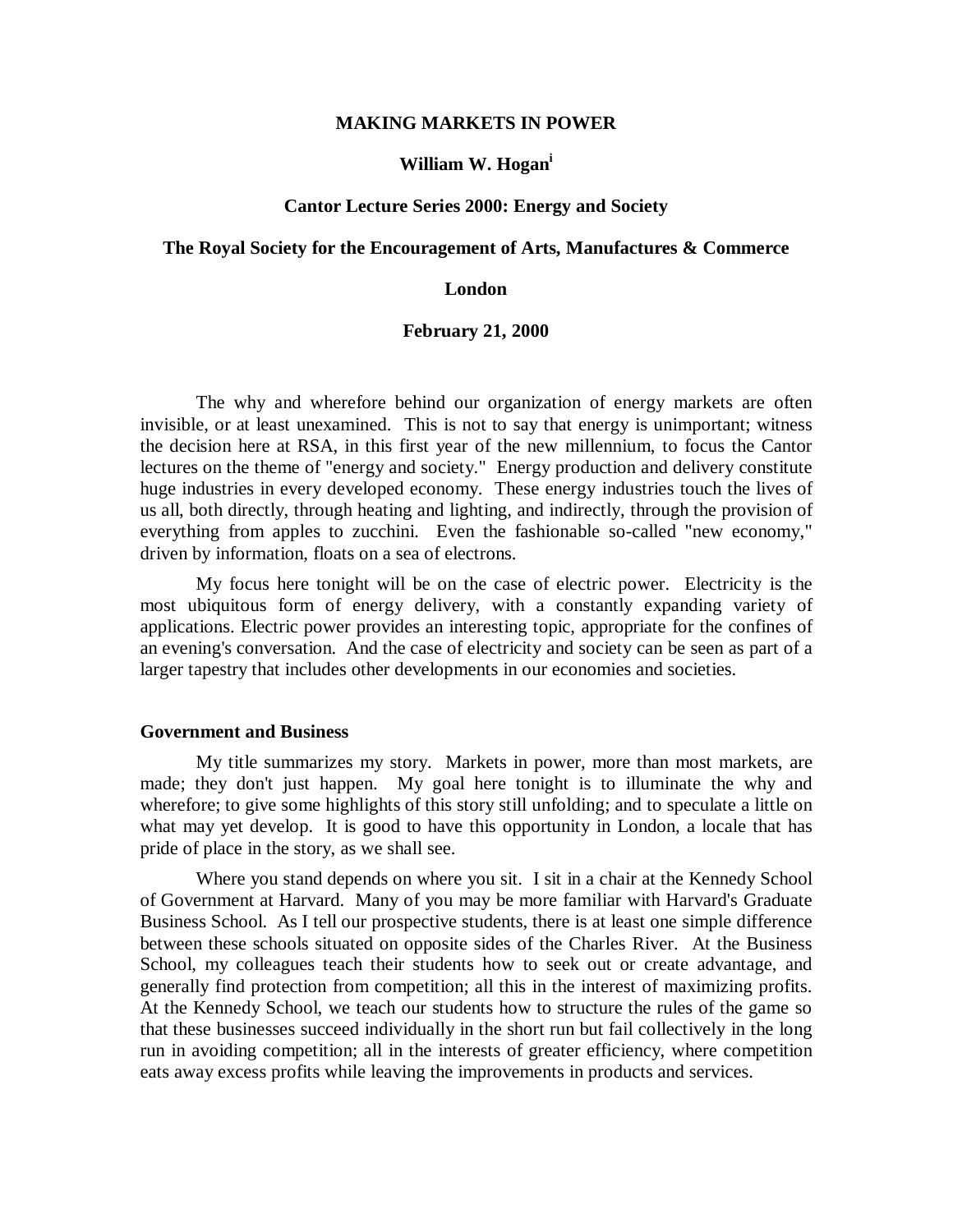This tension between public and private, between government and business, between regulation and markets, is the background for my continuing interest in the public policy issues woven through the story of making markets in power. The challenge and the tale continue to fascinate me as each new chapter unfolds.

#### **Technology**

In part, this is a story of the role of technology in shaping our economy. New technology has been central to the plot. The information revolution has affected energy and electricity markets in ways that are already significant and yet are only beginning to be exploited. It won't be long before the hyperbole of the Internet will become a commonplace, when you and I will give instructions to our computers at home to manage the purchase of energy while paying our bills and letting out the cat.

Once removed from the revolution in personal computers and wireless communications, the enormous improvement in turbine design has seemingly overnight nearly doubled the energy efficiency of the machines that burn oil and natural gas to produce electricity. With supercomputers and greatly improved seismic analysis, petroleum geologists make it ever more economic to produce the fuel that drives the turbines. The combined effects completely reversed our relatively recent prognostications of scarcity. Not that long ago, in the United States, we forbade the use of natural gas to produce electricity, for fear of running out. Today, in many parts of the United States, it is cheaper to tear down a perfectly functional power plant of an older technology and replace it with a new gas-burning plant. The new plant will be both environmentally cleaner and so energy efficient that the savings in operating costs will pay for early retirement of the old and construction of the new. Hence, new suppliers have shocked the electricity industry.

So technology is important. But from my perspective, new technology only sets the stage for the changes underway in the electricity industry. Furthermore, the most important feature of technology and electricity is more obscure, and, as we shall see, has more to do with the old real world of Thomas Edison than the new virtual world of Bill Gates.

While giving technology its due, the more interesting aspects of the story of making markets in power concern society, ideas, and ideology. From my vantage point, the changes underway in the markets for power derive more from the contributions of the likes of Prime Minister Thatcher than from the contributions of either Edison or Gates.

#### **Electricity Revolution**

When we look around the world, we find an amazing and broadly contemporaneous revolution in the organization of electricity markets. Consider a partial list recently in the news: England and Wales, Norway, Germany, Spain, Ukraine; several regions in the United States; Latin America--from Mexico in the north to Chile in the south; Canada, New Zealand, and Australia. Next month Japan will take a first step. Perhaps, someday, even France. Or perhaps not. But even if the French can resist the directives from the European Union, the breadth of the revolution impresses. The rapid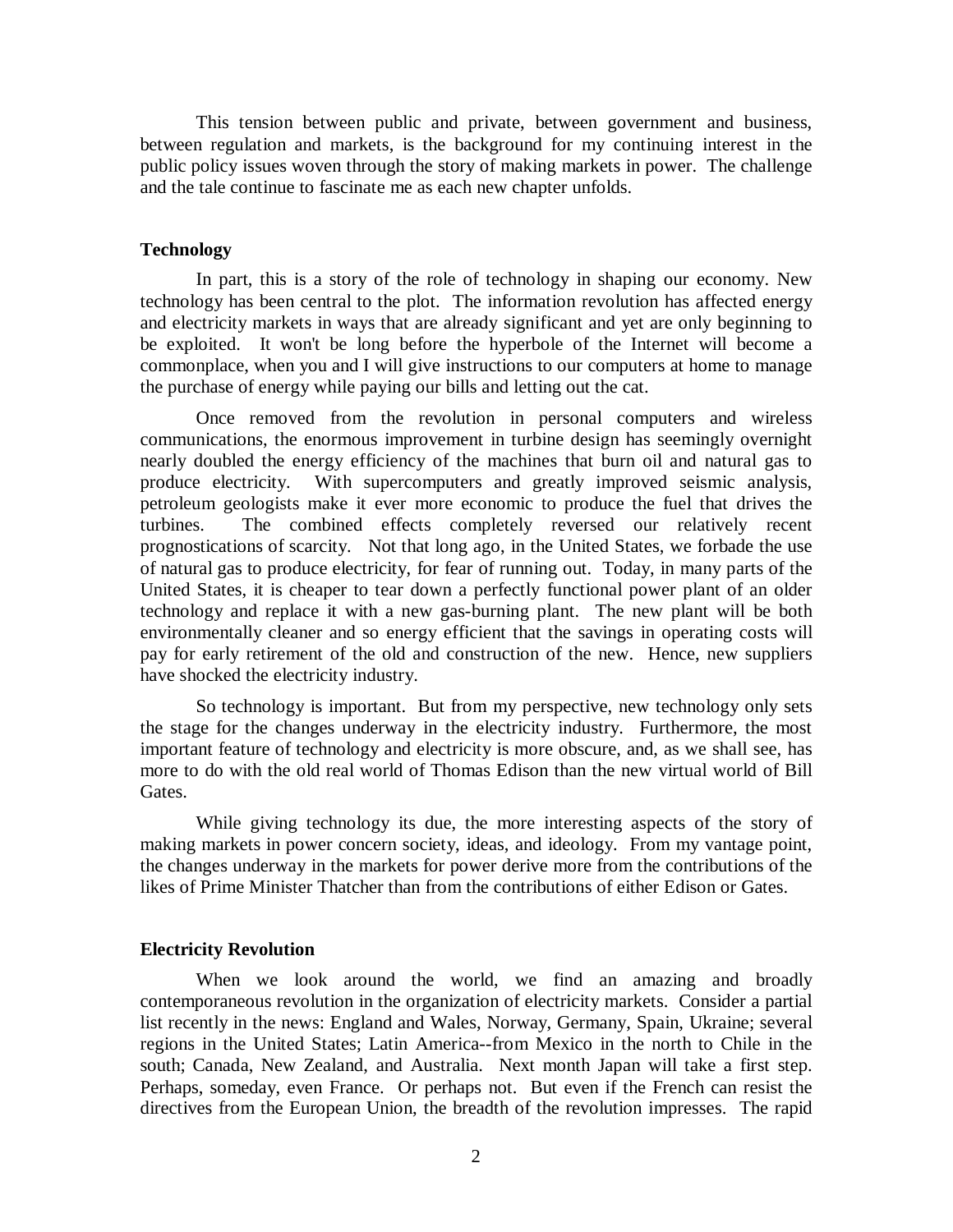spread of the idea cannot be explained by technology alone. Norway, with its abundance of falling water, is quite unlike England, with its coal and gas. Australia is unlike England, and so on.

There is a big idea here, however, and the big idea has deep roots. The old way we organized the electricity market grew from an old big idea of the century just ended, namely in the development of vital infrastructure under natural monopoly. The idea, probably valid in its time, was that electrification was a strategic asset for an economy and the nature of electricity production made it economic to have one entity build the power plants and develop the network of wires. We did not want multiple sets of wires from different companies running down our streets. And the large investments in power plants would enjoy great economies if we could integrate their development with the expansion of the transmission network; engineers would guide the process and shield us from the complex details. In some countries, like the United States, we fostered large vertically integrated monopolies under government regulation. In other countries, like England, the government took on direct responsibility for managing the electricity industry.

#### **Making and Unmaking Monopolies**

This general argument was not restricted to electricity, and the same history, with different details, can be found in telephones, airlines, trucks, rail, natural gas, oil, and more. The results were large monopolies, with government ownership or regulation, and little to challenge the conventional wisdom. And largely this old big idea delivered on its promise. The infrastructure developed and matured. Services expanded and penetrated virtually every sector of the economy. In the case of electricity, the miracle born of Edison became a necessity that we took for granted. When we flipped the switch, the lights went on. Furthermore, as the infrastructure matured and we exploited larger and larger scale, the costs went down. For example, at inflation adjusted rates, the price of electricity in the United States dropped by 60% between 1940 and 1970. More or less the same thing happened in telephones, and so on.

By the 1970s, however, the scene began to change. The great cost reductions began to disappear or even to reverse, at least in the energy sector. Some of this reversal could be explained by turmoil in the oil market (which is another interesting story), with higher costs and greater insecurity. Perhaps a little of the oil-related shock applied to airlines and trucks. But it could not be relevant for telephones. However, what we did see across these diverse industries was a new set of common circumstances. The many years of protection and government regulation had resulted in large, sometimes bloated, slow-moving institutions that were hostile to innovation, they having grown accustomed to the "quiet life" that, as Sir J.R. Hicks famously observed, is one the privileges of monopoly power.

However, the quiet life began to vanish once the hallmarks of large scale and monopoly mutated from the early promise of better service and lower costs to the later experience of arrogance and higher costs. The details were different in different industries. For telephones, the Bell Company determined the one style of phone we could connect, and new technology was delayed or suppressed. In airlines we saw a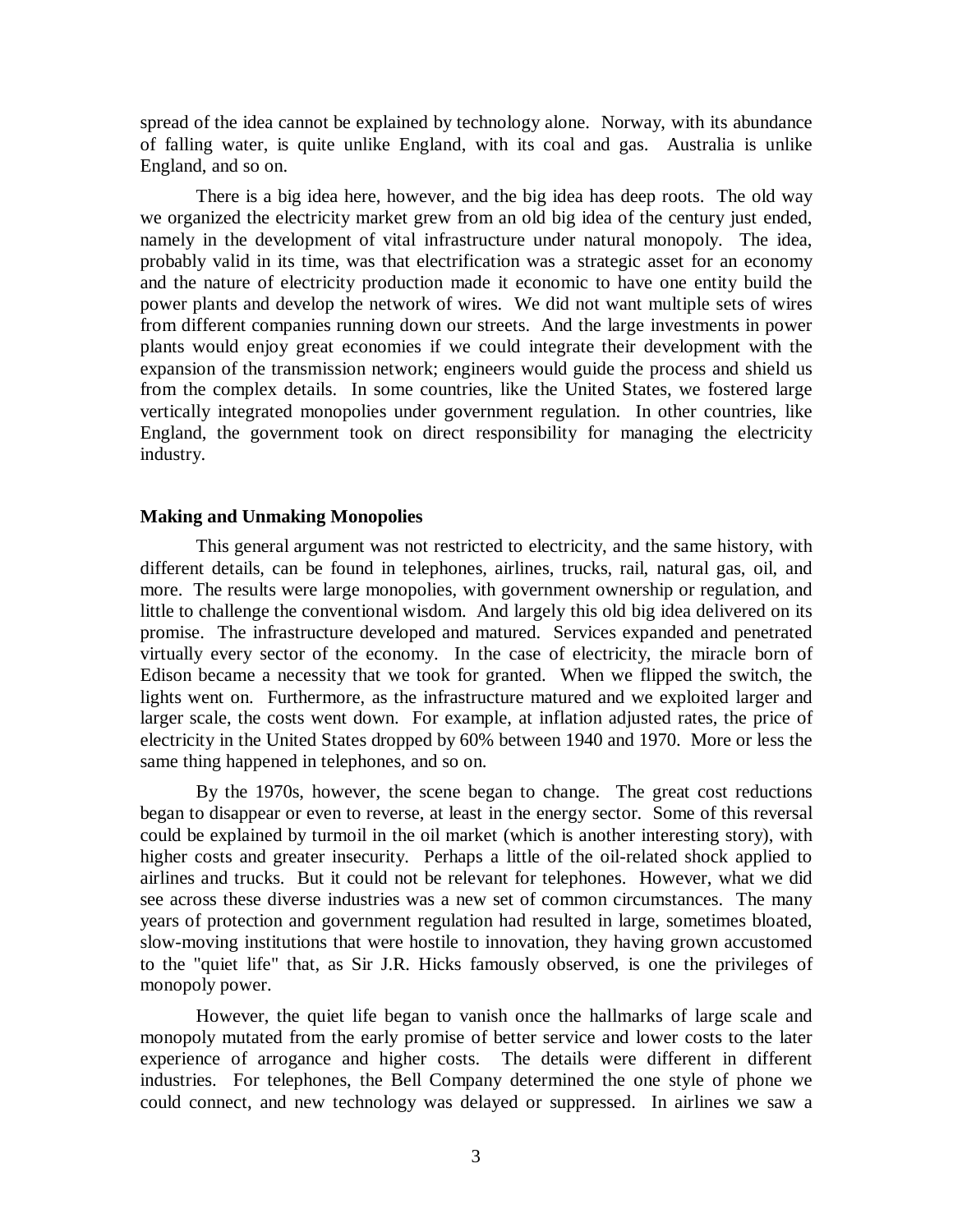growing bureaucratic morass, with competition in the quality of meals, but not in prices. In the case of electricity, the difficulties were compounded by high inflation and seemingly endless delays in construction, particularly for nuclear plants. In the worst cases, huge power plants were built with price tags of billions of dollars and, in the end, produced no electricity.

In countries like England, where the government owned many of the companies, the new mantra became privatization and marketization. Break up the monopolies, sell off the assets, and rely on market forces to drive innovation forward and costs down. In countries like the United States, which already had private companies operating as regulated monopolies, the move was to break up and deregulate, with the common thrust to rely more on the discipline of market forces.

This move to greater reliance on markets is the new big idea that has animated sweeping and sometimes dramatic changes in policy across many industries, in many countries, and all in the same historical period at the end of the twentieth century. The new big idea, extolled by Mrs. Thatcher, was to leave to markets what they do best and narrow the focus of government to the arenas where markets typically fail, and governments may be necessary.

#### **Making Markets**

As we now know, this is easier said than done. When the government is in charge from soup to nuts, we avoid the problem of delineating what the market can do and what the government must do. However, seldom do we find that virtually everything should be left to the market, with government simply allowed to recede to familiar tasks such as enforcing the general rules of commerce.

Far more often it is the case that the public retreat is only partial, and a number of critical services, such as setting the rules for air traffic control and access to airports, remain with the government. Certain elements of the old industry, such as the local loop from the central telephone switch to the individual telephones, continue as practical monopolies. In the case of electricity, the most obvious example is the integrated transmission network, of which there is, and generally should be, only one. In theory, some might argue that eventually even this could be subject to competition, but the practical reality is that some form of government oversight is seemingly unavoidable.

This self-evident fact is not a surprise. What surprises is a somewhat subtle problem that follows. Before, government regulators or managers did not have to trouble themselves too much with the details of how the business really worked. To be sure, the regulatory process could be highly intrusive, but most of the time and effort focussed on adding up the total costs of the delivered product or on the often zero-sum battle to allocate the costs among the various "ratepayers," as customers used to be known. The details of designing the production and delivery systems were usually left to professionals, typically talented engineers who honored a high ethic of efficiency and quality, a subject to which I shall return. To a surprising degree, even the senior management in the companies, not to mention the government overseers or regulators, had precious little understanding of critical details of how the pieces fit together.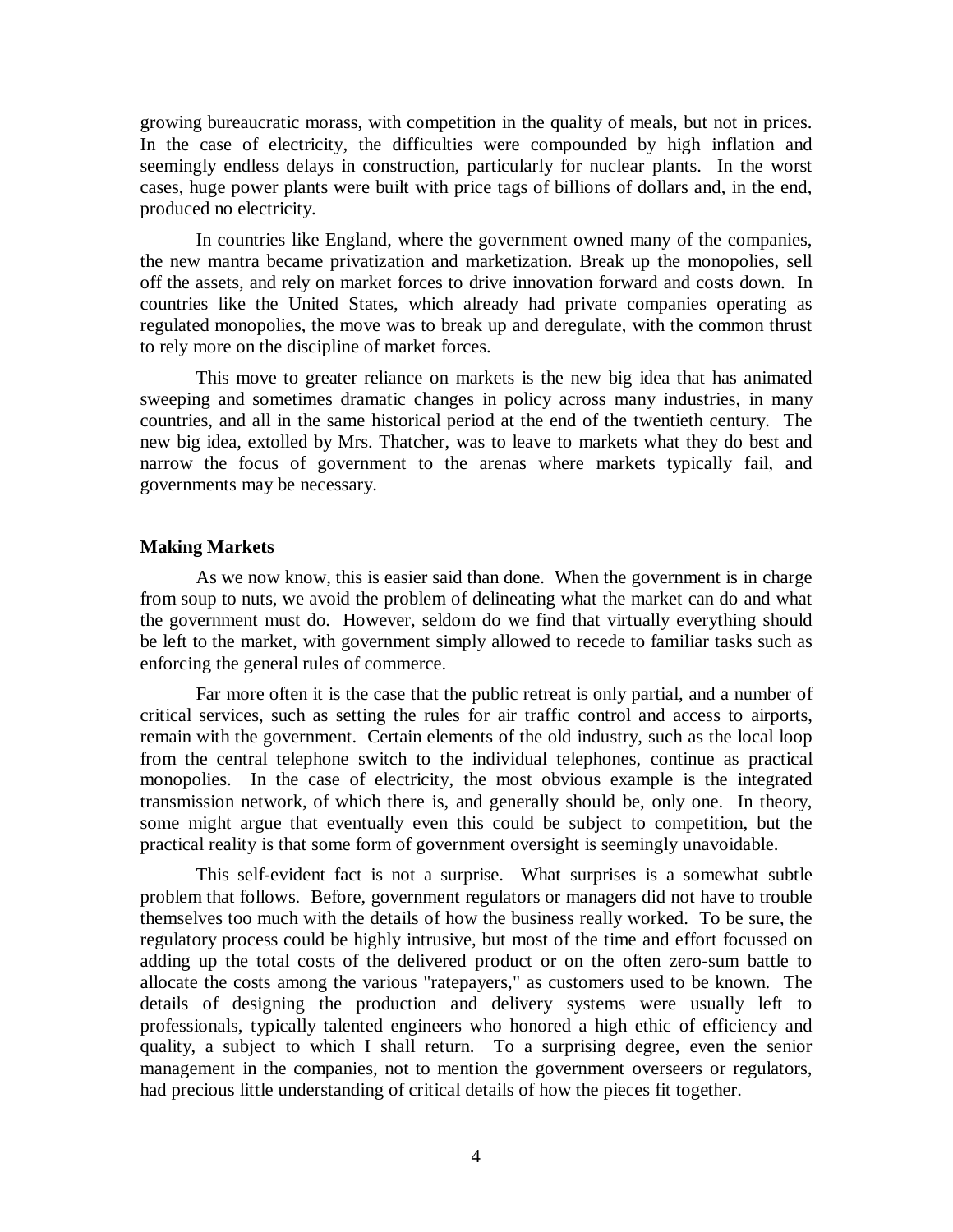#### [**Slide 1]**

In the case of electricity, this meant that the face of the industry was quite simple. There was a socket in the wall; plug in your appliance and the power would flow. Flip on the switch and the lights would go on. You were expected to pay at the end of the month, with a simple bill that was silent on the many steps needed to deliver the power.

However, when marketization arrived, the call was to break up the companies and unbundle the many products and services needed to produce and deliver electricity. Power generation could be separated from the wires, and subject to competition. Likewise, retail services and energy supply could be separated from the wires, and competition could reign. New players emerged, the marketers and brokers, seeking out niches and repackaging services to meet the demands of customers, demands that were more diverse than the monopoly could ever acknowledge, or see.

#### [**Slide 2]**

As we looked behind the simple face of electricity, we began to recognize that, like the other industries, there was more to the machine than we had realized. We found many moving parts, and control of the gears was being transferred from the hands of one to the hands of many. But especially in the case of electricity, it was not enough that all the gears would be turning. The gears also had to mesh, or the system would not work. We found that a coordination problem, submerged in the old monopolies, surfaced in the new design for a market that relied on competition.

#### **Coordination for Competition**

Hence, the immediate challenge for government and everyone else was to undertake a quick study of how the parts worked, and had to work together. At the same time, we had to design new rules for connecting the competitive players with the remaining monopoly elements to promote the efficient outcomes that stood as the principal justification for the inevitable trauma that would accompany massive change.

The collective record suggests that we were unprepared for this new challenge of governance. The transition in most industries has taken longer and been costlier than we expected. In some cases, such as telephones in the United States, we are still waiting for real competition in local service, more than fifteen years after the breakup of "Ma Bell." In the case of electricity, frustration has set in, and there are even rumblings of a counterrevolution.

The electricity problem is especially challenging because of the particular nature of the remaining monopoly services. In the wholesale market, with some leap of faith, we can accept that the generation sector is or could be competitive and largely deregulated. We are unbundling the products and services and separating the companies that provide them. But everyone recognizes that the transmission and distribution wires will continue to be regulated. The task then, is to set the rules and prices for access to the wires.

Given current technology—a collection of machines and networks, much like that designed by Edison and his contemporary Charles Steinmetz—this task is complicated by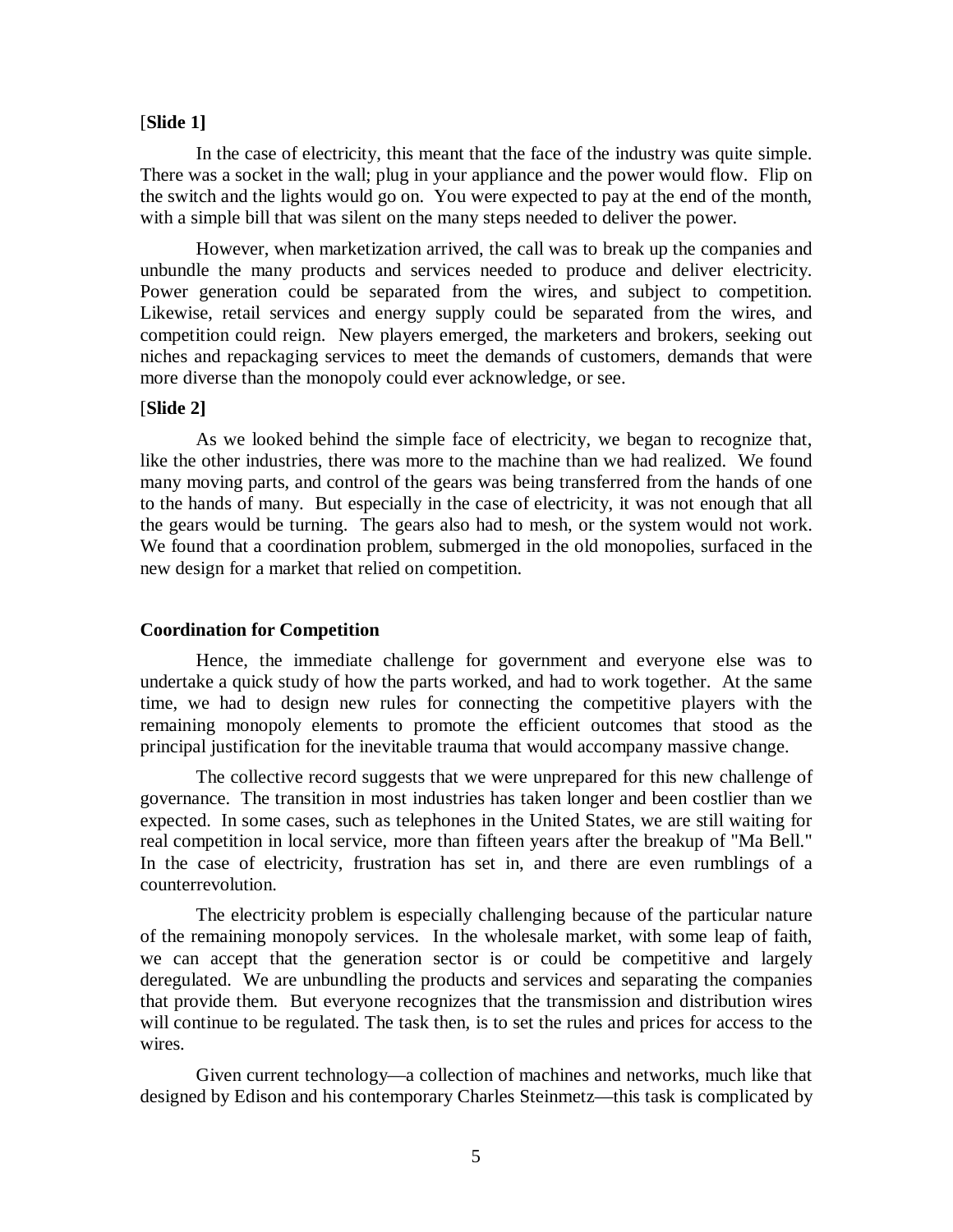at least two features of the electricity system. The first is instantaneous balancing. We are all familiar with the Japanese innovation in automobile manufacturing known as "just in time production." The idea is that closely matching production and use would reduce or eliminate expensive inventories and facilitate changes in design. Of course, in the case of automobiles, this tight scheduling is not without problems for the poor supplier operating on the very short leash, and could never be more than a goal. Manufacturers could reduce but not eliminate inventories.

For electricity, however, just-in-time production is more like a physical law than a management goal. There are very few effective storage media for bulk electricity, and measured over more than a few seconds, it is essentially true that what is consumed must be produced at the same moment. Throughout the entire interconnected grid there must be virtually instantaneous balancing of production and consumption. Any deviations from this rule cause frequency fluctuations that can damage equipment or bring down the entire system, fast.

The second and related feature is in the complex interactions of all the elements of the electric system. Sometimes referred to as the world's largest machine, the interconnected system of electric power plants, wires, and appliances, must operate synchronously within a variety of close tolerances for power flows and voltages. For all but the electrical engineers, the details cause our eyes to glaze over. But the net result is that, more than for most systems, everything affects everything else. It is somewhat like broadcasting many competing video channels with only one volume control, one color control, and one schedule for commercial interruptions. The many hands of the competitive market must work within an environment where changes for one are changes for all.

#### **[Slide 3]**

The combined effect of the just-in-time production and complex interactions means that coordination is another important necessity of the electricity market. It was always clear that operation of the competitive market would require that generators and customers be able to connect to the wires. There would have to be "Gridcos" and "Discos" that build and maintain the transmission grid and distribution systems, and the access terms should somehow establish a level playing field. But equally important, and far less obvious, was the need for a system operator that would pool or coordinate the actions of the many competitive hands to respect the relatively brittle limits of the electric system. Over short horizons of minutes or hours, where the interactions would be critical, there must be a "Poolco" that provides unavoidable coordination services in support of a competitive market. (Note: this is not the vertical coordination often cited as justification for the firm. This is horizontal coordination across and entire industry, quite another matter.) As counterintuitive as it seems to some, we need coordination in order to support competition. And this need has been there since the time of Edison. For decades, the engineers handled the problem and hid it from view. But the move to markets and separation of the components have exposed coordination services as another essential monopoly.

In every country, and for everyone new to the debate, it takes a while to come to terms with the implications of this reality of the electric system. One of the great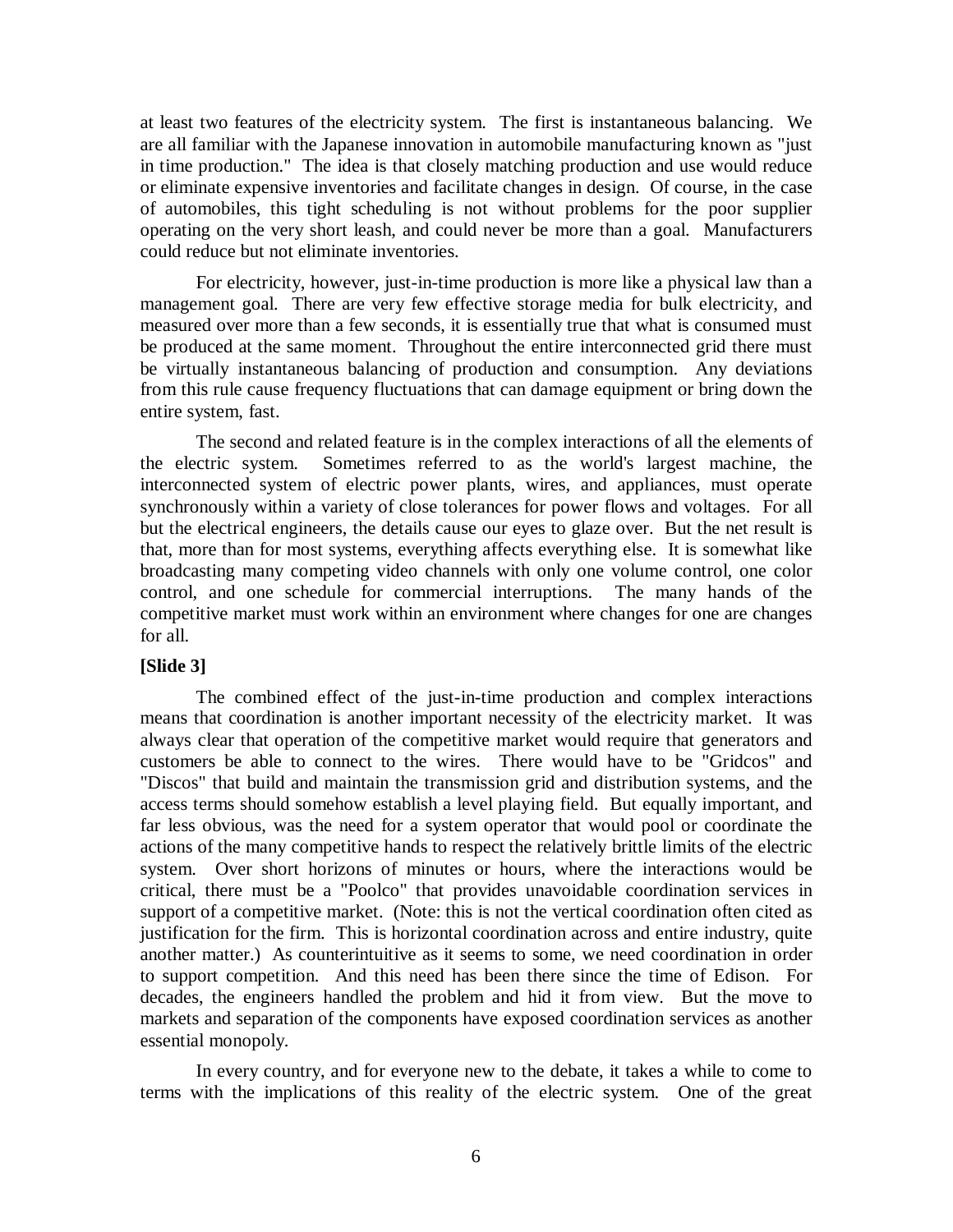surprises has been how difficult and contentious is the process of designing the coordination services in a way that simultaneously respects the engineering reality and supports the market objectives.

Happily, we know how to do it, and the best working models have enough of a record to be judged as quite good, as in the case of the Pennsylvania-New Jersey-Maryland Interconnection in the United States. Unhappily, there is a vocal segment of the industry that sustains and reinvents campaigns to defeat a sensible design; they even have their own campaign button urging us to "Prohibit Poolco."

#### **[Slide 4]**

Why is there such opposition and debate? By now the arguments are familiar. An extreme, but not unrepresentative, argument is that central coordination is antithetical to markets, and decisions should be left to the many hands of the competitive market. Were it possible to fully decentralize the decisions, this argument might carry some force. However, as I have outlined, this is simply not possible under current technology. When we look closely at such proposals—through the fog of empty claims about who shows the greater commitment to real markets—we find that there is always a system operator who provides the coordination services. Hence, the debate is not over centralized or decentralized operation; rather the debate is over who exactly will determine the rules for centralized coordination.

We can have good rules, or we can have bad rules. We don't have the option of having no rules.

This presents an immediate challenge for government. On the one hand the government could require a set of rules that would support the public interest, setting the stage for the operation of a competitive market. Or the government could defer to a stakeholder process that seeks the least common denominator in setting the rules. At best, the latter approach is an abdication of responsibility. At worst, defective rules threaten the reliability of the system.

In much of the debate that occurs in various countries, the process of formulating the market rules has some of the elements of "the foxes designing the hen house," with some stakeholders demanding flawed designs. Basically, the best models for organizing the coordination services under the Poolco framework have the feature that they solve the hardest problems and make it easy for small players to enter and participate in the market. Balancing services, provisions for losses, emergency responses, and so on can be handled naturally and efficiently, with market participants bearing the costs of their own actions. There is scope for large aggregators and other middlemen, but a limited need for their services in providing the basic commodity. In retrospect, it should not have been a surprise that some of these middlemen would be unhappy with such an efficient market design. And it should not be surprising that when confronted with the arguments, their usual response is to try to change the subject or denigrate the ancestry of the ideas.

#### **A Poolco By Any Other Name**

The debate continues today. The source of much of the early enlightenment on the subject was here in England and Wales. Little more than a decade ago, you were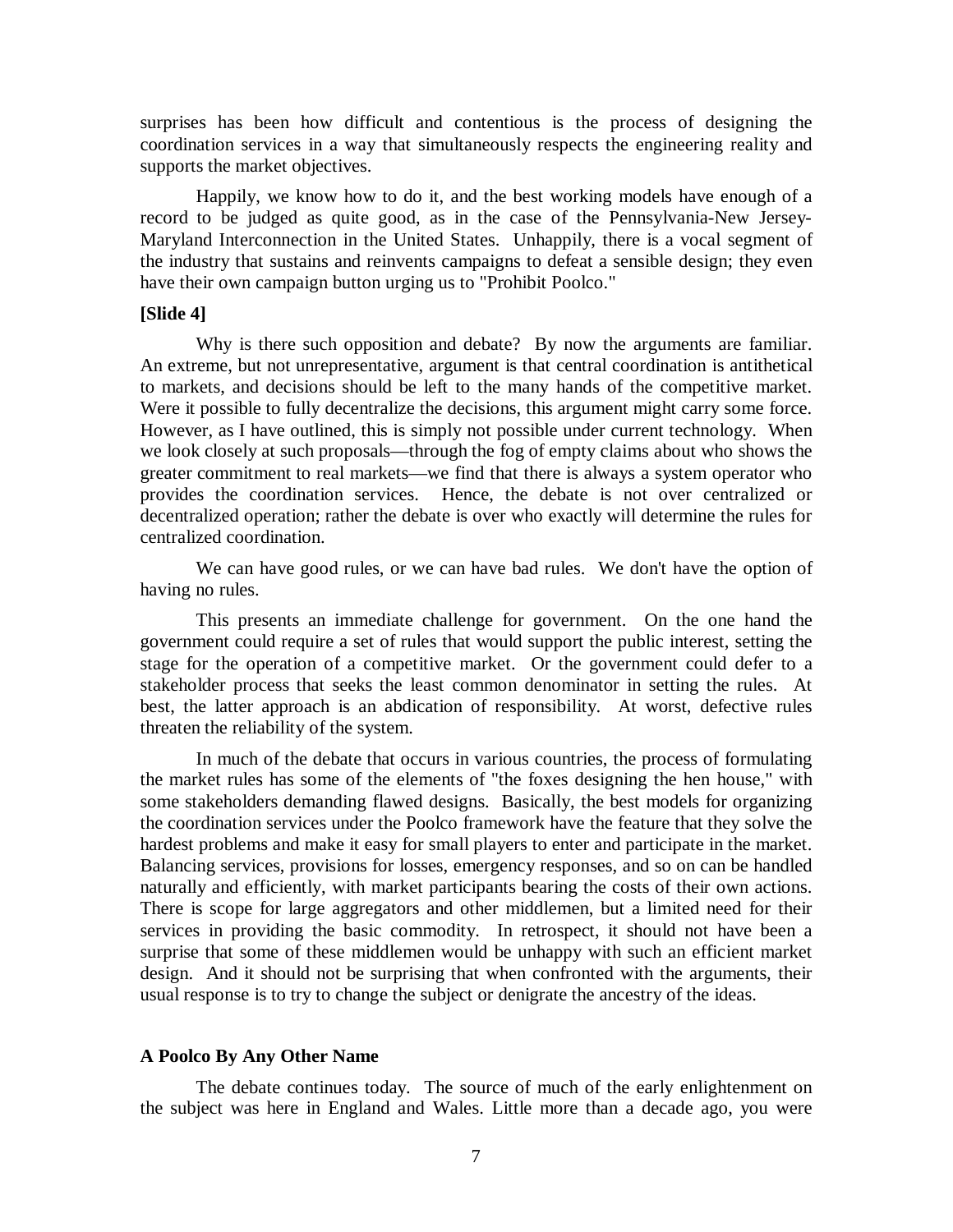wrestling with an electricity reform directive from the Thatcher government, with a strict deadline. To make a long story short, nearly two years were spent in a futile effort to avoid the inevitable need for active coordination of the short-run electricity market. In the end, you threw up your hands and in a few months put together a completely different approach that resulted in your "Pool" with explicit responsibilities for such market coordination. The organizing idea was that the market participants would submit bids for producing and using electricity, and the Pool operator would find the balanced equilibrium with its market-clearing price. The Pool would combine the functions of a market exchange with those of managing the complex physics of the electricity system.

It was a brilliant innovation, and the whole world was watching. Or at least the whole world that was close to England in geography or culture. It turned out that reformers in Chile had anticipated the basic ideas by several years. But this is only a quibble. After all, they did it in Spanish, and far away. Yours was a remarkable achievement that included reinventing the idea from commodities markets that, for most business purposes, financial contracts could stand in the place of physical transactions, with only a final settlement at the price revealed in the spot market. And here the essential spot price would be readily available from the Pool.

Soon Norway, New Zealand, Australia, and others adopted and improved on the basic ideas, all the while giving credit to the vanguard in England and Wales. Eventually, even the former colonies in the United States took up the task, and the trade balance in England was helped by the constant parade of visitors on the required tour to see how a market could work and keep the lights on at the same time.

Unfortunately, the underlying debates are never far from the surface, and in every region there has been a long and not always successful process to educate all the parties to the essential facts of the electricity system: government could not recede completely. There are remaining natural monopolies, including the complex requirements of coordination services. There must be a system operator. And in the end there is a natural division of labor. Market competitors can compete, and governments can decide on the rules that will produce a workable market with a level playing field.

#### **Regional Transmission Organizations**

The latest round of such conversations in the United States culminated at the end of last year with the Federal Energy Regulatory Commission issuing its "Order 2000," elucidating the need for and design of regional transmission organizations. Chairman James Hoecker gave the millennium signature number to this order as a signal of the importance of the rule and its intent. The subject of this substantial tome is the lineal descendant of the Pool in England and Wales. Order 2000 builds upon that innovation and subsequent experience to craft a framework that recognizes the reality of electricity systems, sets the primacy of public interest in establishing a workable and efficient competitive market, and makes a major contribution to the delineation of the boundary between the public and the private sectors.

[**Slide 5]**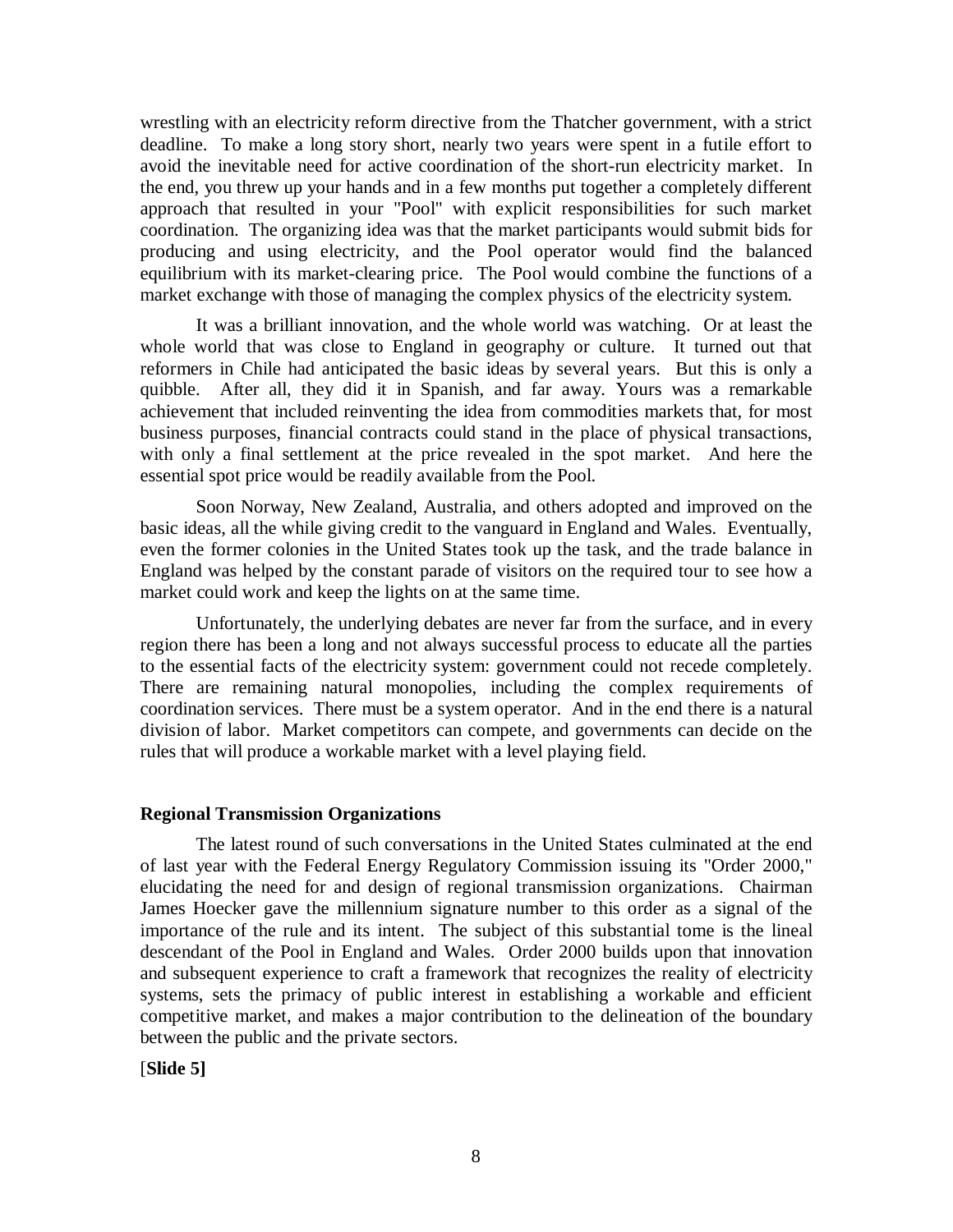As with the Pool in England and Wales, as I read the Order, it relies on a coordinated spot market, within the limits of security constraints, using the bids of market participants to find the most economic use of the system consistent with a market equilibrium. Learning from one of the few mistakes in the initial Pool design, the broader framework recognizes that market clearing prices can and will be different at every location. Financial contracts of the same type as found in England and Wales play a prominent role, as do financial transmission rights that extend the idea to cover the difference in prices at different locations. Costs for the grid are collected through regional access charges, and investments are pursued in large part through the incentives of the marketplace.

This is a state-of-the-art design, with a clear debt to the work on the Pool in England and Wales and its progeny. Progress has been slower than we might like, but there is progress nonetheless. However, the cost has been high, with the expense compounded by taking the occasional step backwards. And there are no guarantees of success, even now.

The sometime failures in this process illustrate many lessons. First, there is the human failing that it is difficult to learn from the mistakes of others; you have to make the mistakes yourself. England and Wales made a mistake in setting up too few competing generators, so competition was slow in coming through entry. This is still a problem elsewhere, such as in Brazil, Ontario, and parts of the United States. New Zealand has gone through at least two rounds of separation and disaggregation.

Second, paraphrasing a harsher formulation often attributed to Nietszche, we see the common mistake of forgetting what we are trying to accomplish. We want marketers and brokers to provide new products and simplify the process of capturing the benefits of a competitive market. But we do not want marketers and brokers *per se*. Too often we encounter the argument that with an efficient design of wholesale and retail markets there may be little, perhaps no, need for marketers and brokers who cannot provide real added value. The resulting absence of many traders and much visible trading is often mistaken as a problem, not as evidence of a solution, and the move is then on to break what is not broken, in order to give more middlemen something to fix.

The most extreme form of this syndrome is in the process of setting up subsidies for new competitors to enter the market, particularly in the retail sector. Once the electricity spot market is available, the easiest way for customers to participate in the market is just by taking the spot price and absorbing minute by minute price variations, which average out over a month. This is also the simplest form of default service, as pioneered by England and Wales, and advanced in Norway. But potential retailers complain that they cannot compete with the spot price, and require more "headroom" to enter the market. (If you are new to the argument, headroom is a technical term for imposing a tax on the default service that can be avoided if you switch to a new supplier.) Thus we will demonstrate that we can get as many competitors as we want, if we are willing to pay enough for them. This policy, seriously pursued in the United States, is kind of an infant industry argument on steroids.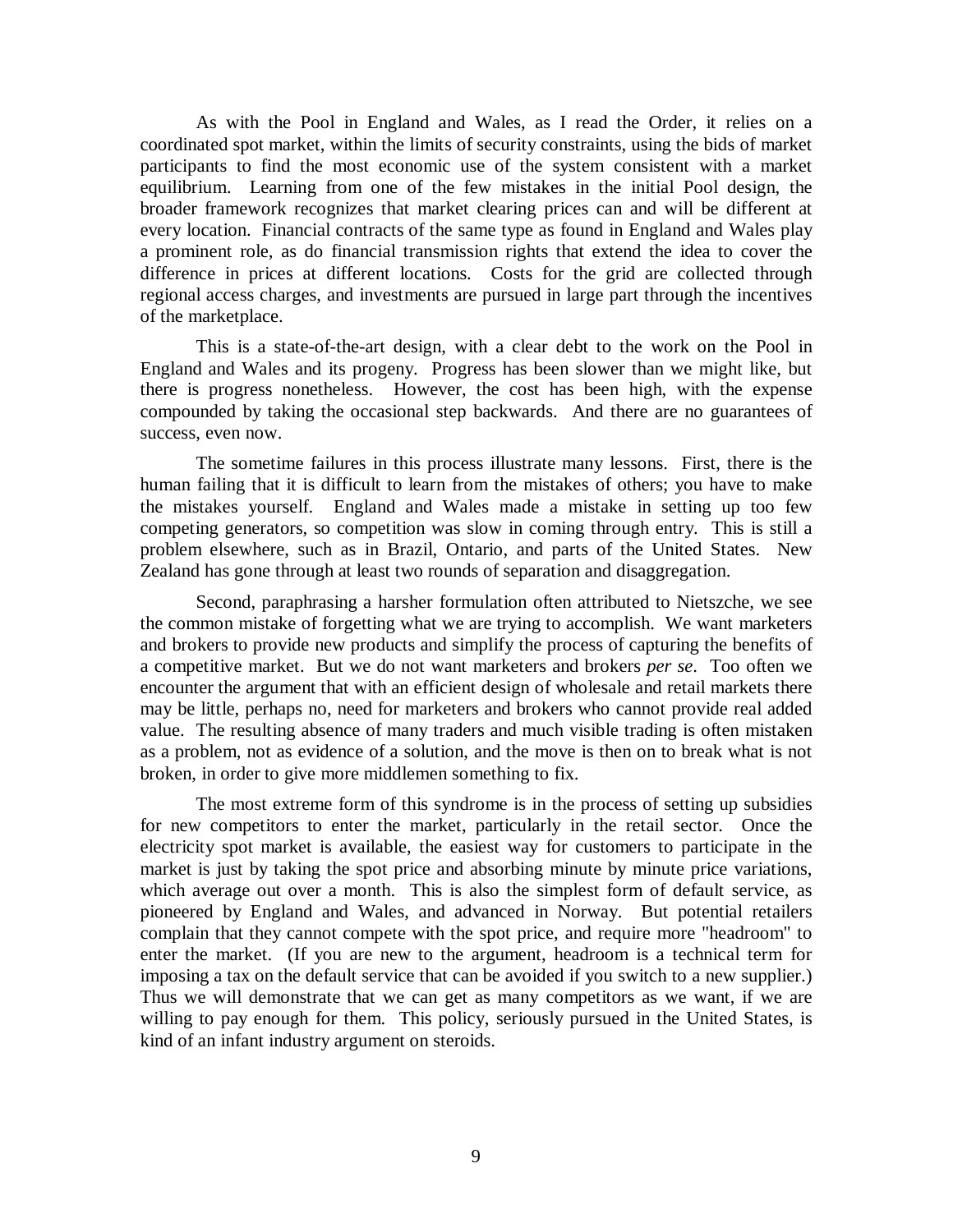#### **Pitfalls on the Road Ahead**

As I look ahead, I see a number of other pitfalls along the way. In preparing these remarks, I wondered if I should be so bold as to call attention to the newest reforms proposed here in England and Wales. In the end, I decided the greater affront would be to avoid a sensitive subject. Therefore, consider what follows as in the spirit of a cautionary alarm. Here I walk in the footsteps of others, such as my friend Larry Ruff, who has provided a substantial, eloquent, and constructive critique that I would urge you to read and digest.

For an outsider like me, especially one with such high regard for the contributions to electricity market design, as made in England and Wales, it is painful to read of your recently proposed reforms, which I understand are well along the path to implementation. To be sure, there are problems in your existing wholesale market design, as witnessed by the improvements that have been adopted elsewhere. You have too few competitors in generation. The aggregation to an artificial single market price, rather than the locational reality, creates bad incentives but could be easily fixed.

However, you are about to fix what isn't broken and hide the truly broken gears of the machine, which will continue to grind away and do more damage. Your so-called New Electricity Trading Arrangements appear to have been captured by a romance with a market myth. The proposals enshrine trading and traders as desired ends in themselves, not as mere means. The proposals abandon the singular achievement of the coordinated spot market of the Pool and replace it with reliance on aggregators and middlemen. These intermediaries will be happy to see what I expect will be a sharp increase in transaction costs, which they will be paid to manage.

But how is this in the public interest? I doubt that even my friend Irwin Stelzer, second to none in his respect for and understanding of markets, would think this reform a good idea. Perhaps you will learn from him directly in the next lecture in the Cantor 2000 series.

In any event, despite claims to the contrary, you will not avoid the need for coordination through a system operator. This central coordinator is there in the design. It is buried within the National Grid Company. But rather than fixing the rules to reflect the pricing that would prevail in a competitive market, the new arrangements obscure what is being done through *ad hoc* and costly balancing mechanisms that are at best opaque and at worst unsustainable. If this reactionary reform goes forward, you will take several steps backward. That would be especially disappointing, given your history of leadership. Again the world is watching, and now wondering what has gotten into the water, or the beer.

Perhaps the explanation of the different directions here and across the Atlantic is found in the old adage about two countries divided by a common language. The documents I read that purport to explain the proposed reforms in England and Wales seem to ignore or misperceive the practical experience in the United States and its embodiment in the scripture of Order 2000; not to mention the workings of the markets in New Zealand, Norway, and Australia. And the alleged purpose of the reforms, to reduce market power, is not connected to the analysis through any sustained argument that can persuade. If I were you, or Callum McCarthy, your talented regulator, I would take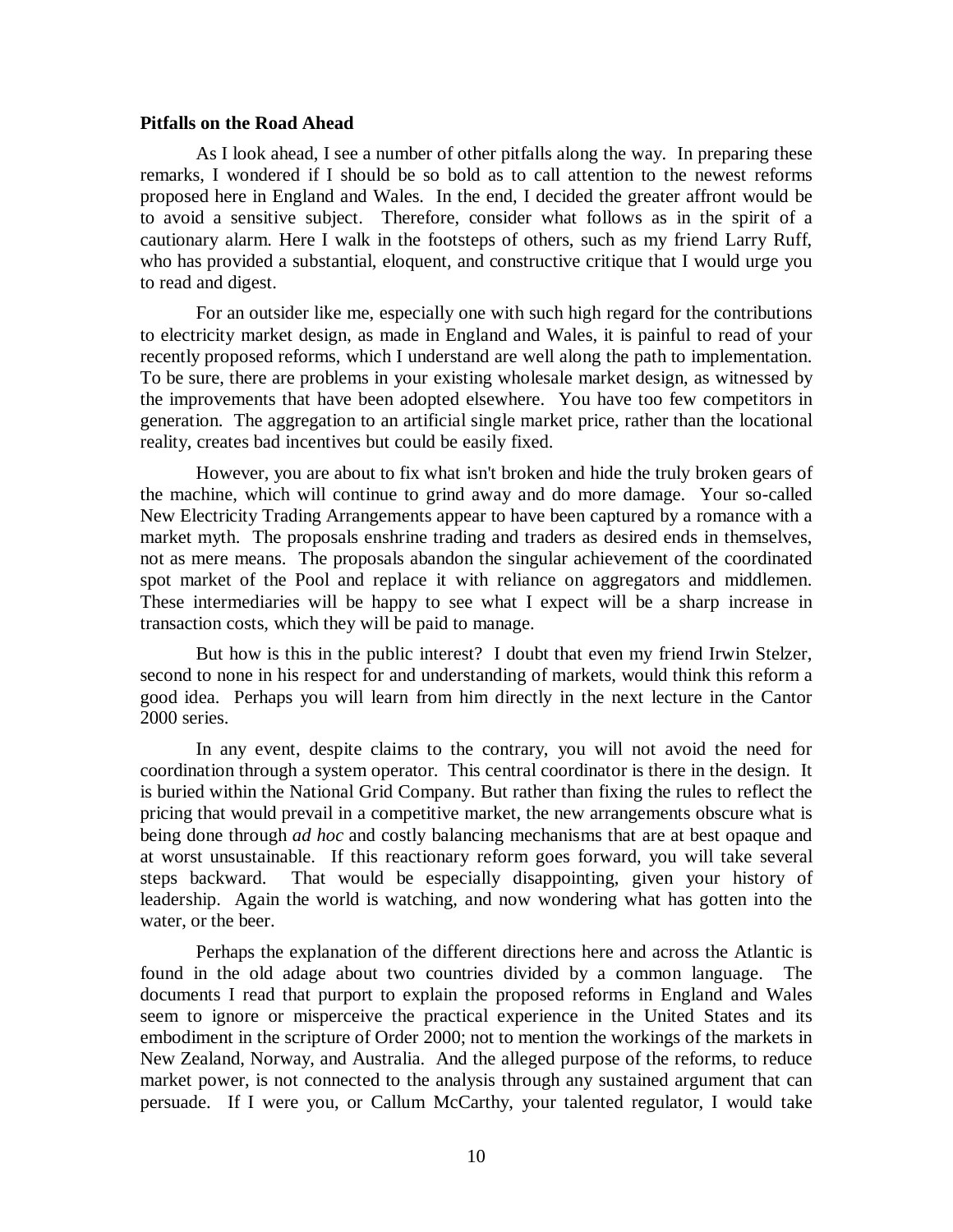charge of the process and go back to basics, subjecting this whole apparatus to the kind of scrutiny where logic and evidence play more visible roles.

 In any event, I will do my best to keep the infection from spreading back to the colonies.

It won't be easy, because a major lesson of the electricity reforms echoes my tale of the difference between Harvard's Business School and Kennedy School of Government. The more inefficiencies in the market and the more market power you can find, the greater the opportunity to transfer wealth and make profits above the competitive norm. We count on the ingenuity and innovation of the market participants that follow this lure of profits, which they hope will be huge profits protected from competition. And the counterbalancing responsibility of governments is to set up the rules so that the market participants succeed individually in the short run and fail collectively in the long run in avoiding competition, as each innovation leads ultimately to lower costs and better products. Competition should eventually eliminate excess profits, but only if the rules support true competition, not just more competitors.

However, as with us all, the participants don't really want competitive markets for themselves, just for everyone else. Hence, there is constant pressure on both sides. On the supply side, there are pressures to change the market rules and impose costs that create protected market niches. On the consumers' side there is the constant pressure for regulators to intervene when scarcity and efficient market responses lead to higher prices.

The regulators, as the only group charged with the public interest, don't have it easy. They face a delicate balancing act, and the increased complexity of the unbundled market does not make it any easier. The regulators who are going to do the job well, often new to the task, must quickly learn more details than they ever wanted to know about the electricity grid they regulate. Not only must the regulators ensure that the grid operator does the obvious things to keep the lights on and costs down, but they must do so in a way that uses and maintains a seamless interface with the competitive sectors of the market.

#### **[Slide 6]**

Nobody asked, but based on my experiences I would summarize a few recommendations for regulators:

- 1. Focus on the public interest. If you don't, who will?
- 2. Support competition, not competitors. It is easy to confuse the two.
- 3. Insist on aggressive failure analysis, before you fail. Market design flaws should be identified as soon as possible; never underestimate the ability of market participants to exploit design flaws; never accept a blithe assertion that the market will overcome the design flaws any time soon.
- 4. Use the market to reinforce operational reliability. Prices and the profit incentive can and should be consistent with the physical reality and the dictates of reliability.

I could go on, but this is enough to make a difference. There has been a revolution in electricity markets, a revolution facilitated by technology but driven by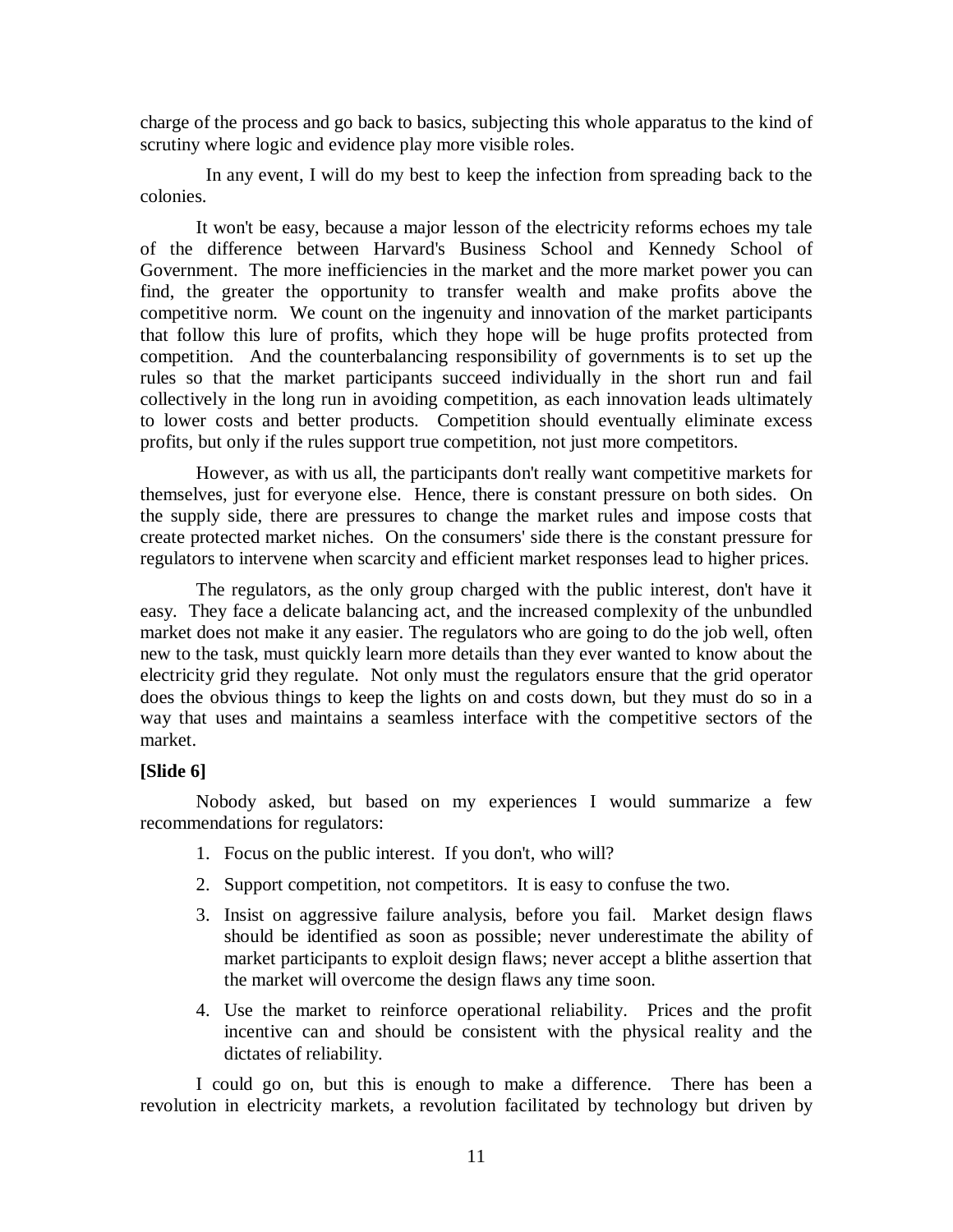ideas and ideology. The new big idea sharply redefines the boundary between government and business, and presents greater challenges for regulators in making a market for power.

#### **Save the Best of the Old Ideas**

Finally, there is some urgency to all this, an urgency separate from the high cost of delay. While we dither, we are spending a wasting asset. At the core of the electricity system we typically find a team engineers with broad experience in running electricity networks. The rules they follow are only partly subject to codification and computer programming. There is still a good deal of judgment involved, and we should be grateful that they are there because, in the end, this is what keeps the lights on.

This engineering corps typically developed its rules and its ethic within the framework of the old monopoly, and with reference to the broader engineering profession. The rules were not driven primarily by commercial considerations, not the least because the commercial incentives were so distantly removed. And the engineering ethic to serve the public and keep the system working is worthy of respect and preservation.

However, market reforms are eroding the foundations of this system. Many of the previous functions of the engineers have been unbundled and put in the hands of the decidedly commercial market participants. In the battle over efficient market design, the defeats often appear in the form of restrictions on the operators, to reinforce the profits of the middlemen, rather than to reinforce the reliability ethic of the engineers. If the system operators do not honor a culture that emphasizes the broader public interest, but rather bow to the interests of the most vocal stakeholders, eventually the operators will do not as they know they should, but as they are told, or as they are paid.

We have already seen the early signs of this change in behavior in many places in the United States. The most visible evidence is in the pressure to replace the voluntary rules for reliability coordination with a system of mandatory enforcement. But this policing solution pays far too little attention to the force of the new incentives, or the opportunity to design the markets so that the participants face incentives to cooperate with the engineers and support the public interest, rather than to work at cross purposes.

We know how to do it. A great deal is at stake here. It is a great opportunity for leadership from the public sector. If we don't do it right, we deserve what we get.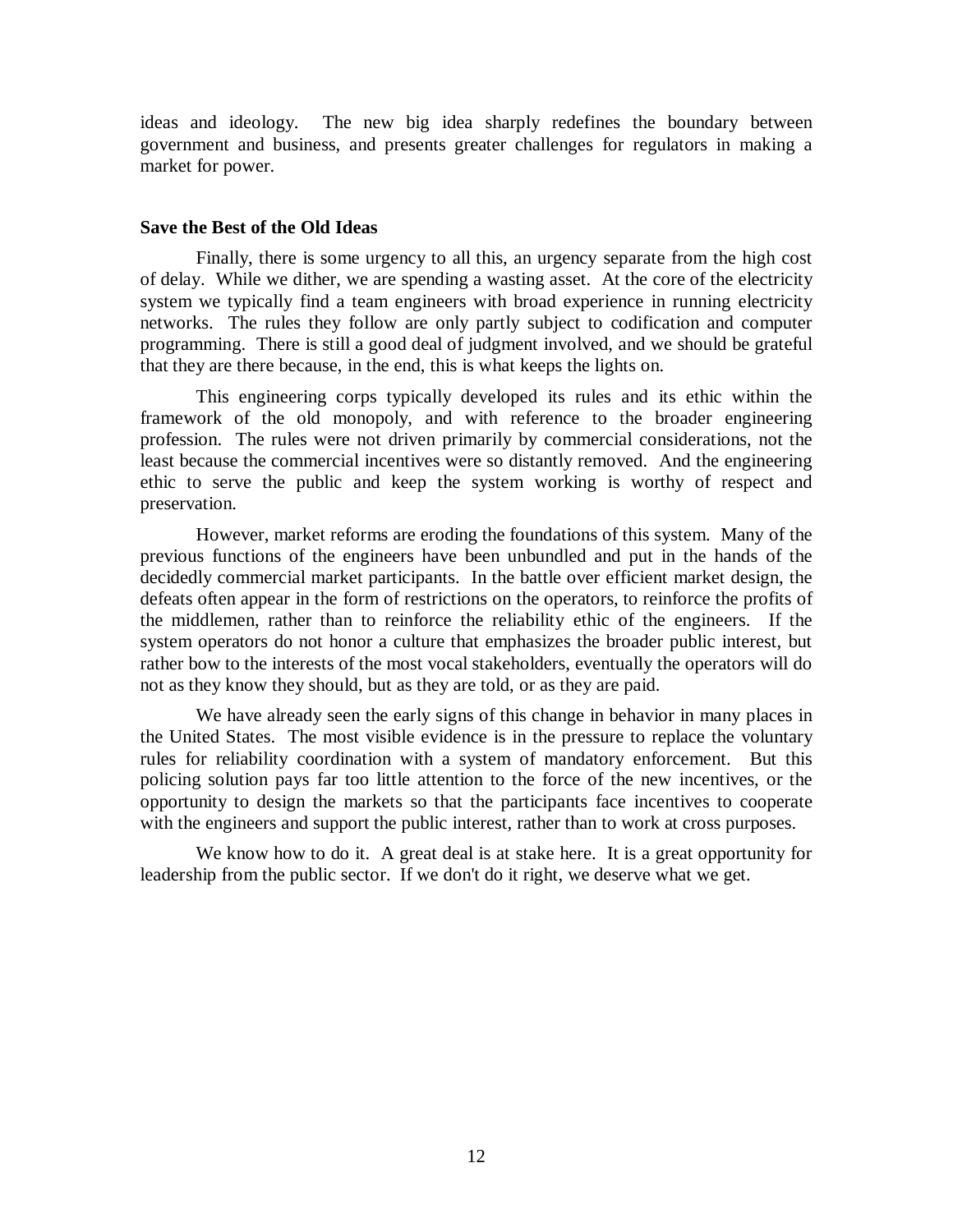# **Making Markets in Power**

William W. Hogan Harvard University

Cantor Lectures 2000: Energy and Society

Royal Society for the encouragement of Arts, Manufactures & Commerce London February 21, 2000

## **The Old Face of Electricity**

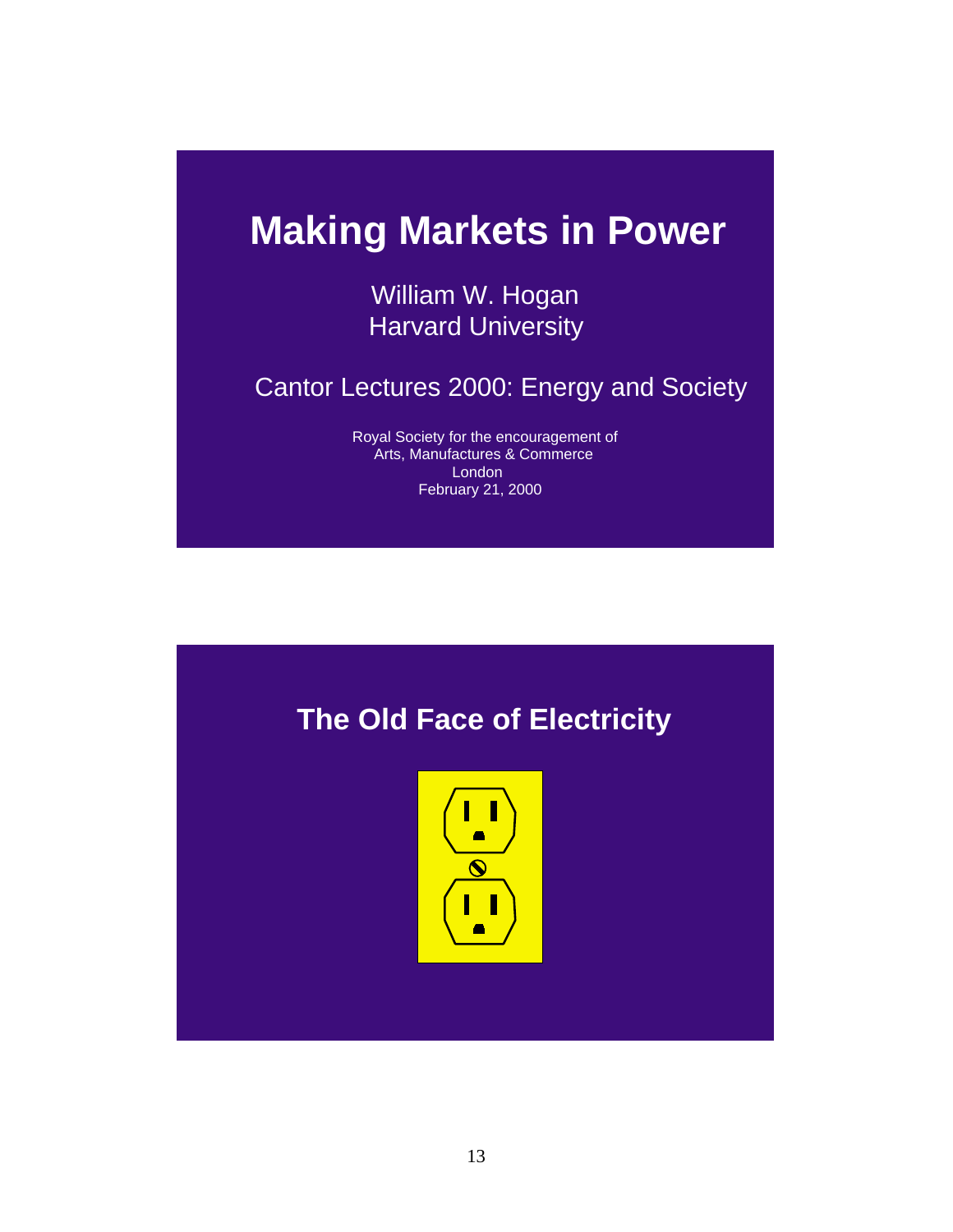

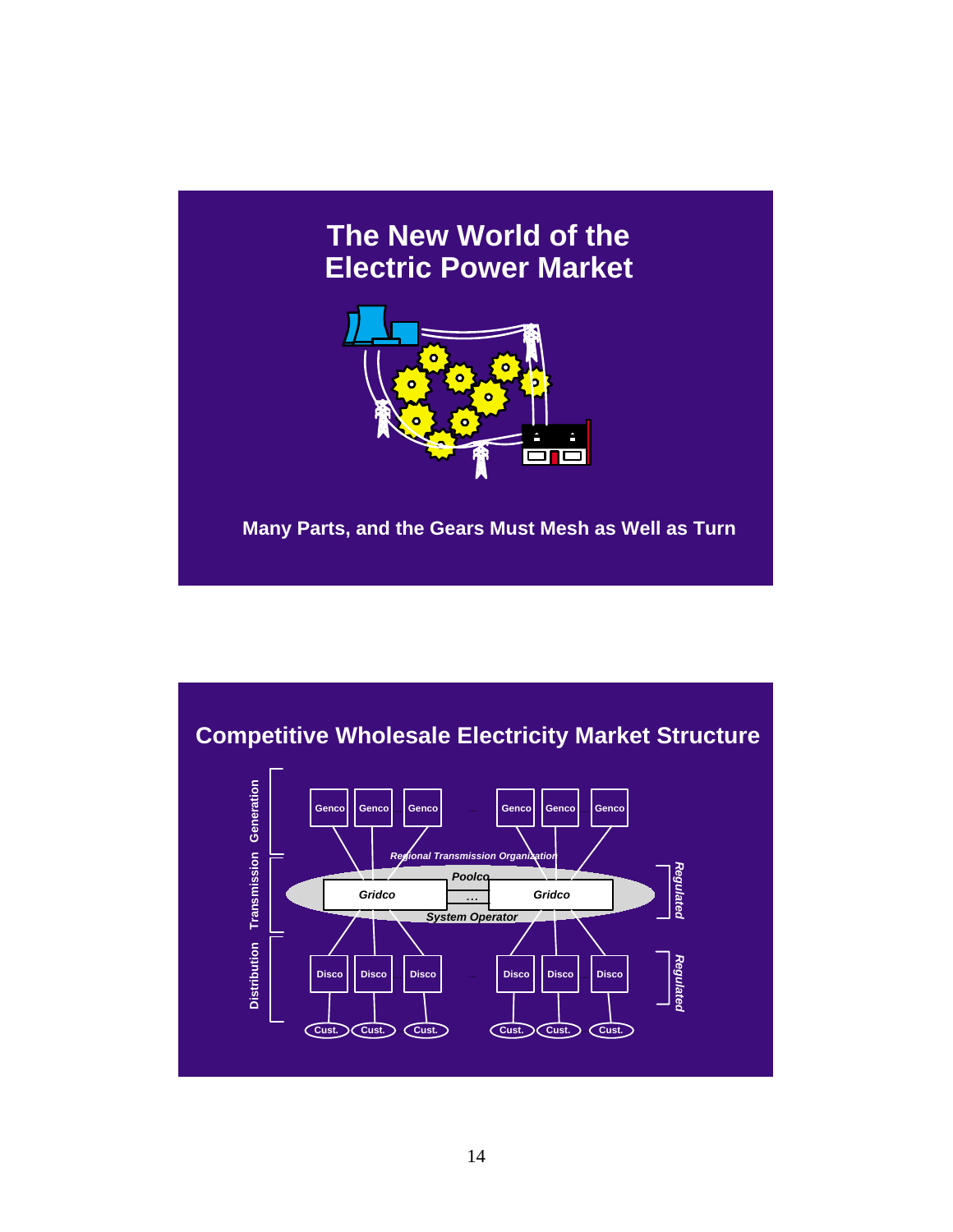